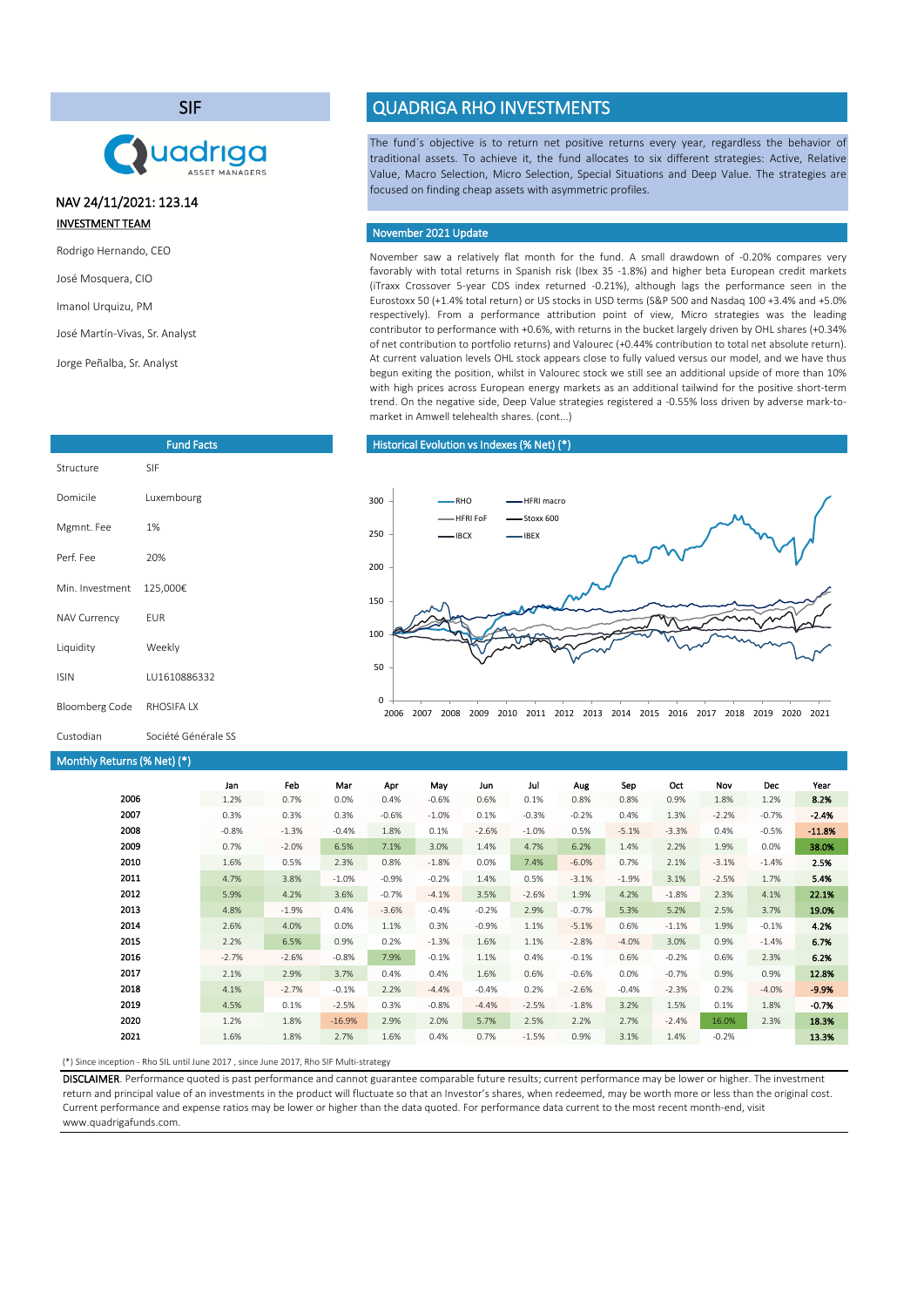| Comparative Risk / Return |          |                       |                 |                   |         |                 |  |
|---------------------------|----------|-----------------------|-----------------|-------------------|---------|-----------------|--|
|                           |          | <b>RETURNS (CAGR)</b> |                 | <b>VOLATILITY</b> |         |                 |  |
|                           | 5 years  | 3 years               | Since inception | 5 years           | 3 years | Since inception |  |
| Rho Investments           | 6.53%    | 8.20%                 | 7.58%           | 12.67%            | 15.56%  | 10.31%          |  |
| Stoxx 600                 | 6.25%    | 9.00%                 | 2.55%           | 14.22%            | 16.91%  | 14.73%          |  |
| Ibex                      | $-0.90%$ | $-2.92%$              | $-1.60%$        | 19.96%            | 23.46%  | 20.20%          |  |
|                           |          |                       |                 |                   |         |                 |  |

| Returns (% Net)      |          |
|----------------------|----------|
| 2021YTD              | 13.34%   |
| $CAGR*$              | 7.58%    |
| Nov 2021             | $-0.20%$ |
| <b>Risk / Return</b> |          |
| Volatility*          | 10.31%   |
| Sharpe Ratio*        | 0.73     |
| Sortino Ratio        | 0.99     |
| Parametric VaR 1-d   | 1.48%    |



# Top Five Positions (Net Exposure over Nav)

| $-28.94%$ |
|-----------|
| $-4.83%$  |
| 4.81%     |
| 4.58%     |
| 3.67%     |
|           |

### % Leverage

| Gross | 151.4% |
|-------|--------|
| Net   | 30.5%  |

# % of Gross Exposure per Strategy

| Active         | 10.23% |
|----------------|--------|
| Deep value     | 3.23%  |
| Hedges         | 8.09%  |
| Liquidity      | 25.93% |
| Macro          | 16.40% |
| Micro          | 17.40% |
| Relative value | 14.38% |
| Special sits   | 4.33%  |

# Risk Concentration and Distribution Metrics







#### (\*) Since inception - Rho SIL until June 2017 , since June 2017, Rho SIF Multi-strategy

DISCLAIMER. Performance quoted is past performance and cannot guarantee comparable future results; current performance may be lower or higher. The investment return and principal value of an investments in the product will fluctuate so that an Investor's shares, when redeemed, may be worth more or less than the original cost. Current performance and expense ratios may be lower or higher than the data quoted. For performance data current to the most recent month-end, visit www.quadrigafunds.com.

0.0% 0.2% 0.4% 0.6% 0.8% 1.0% 1.2% 1.4% 1.6% 1.8% 2.0%